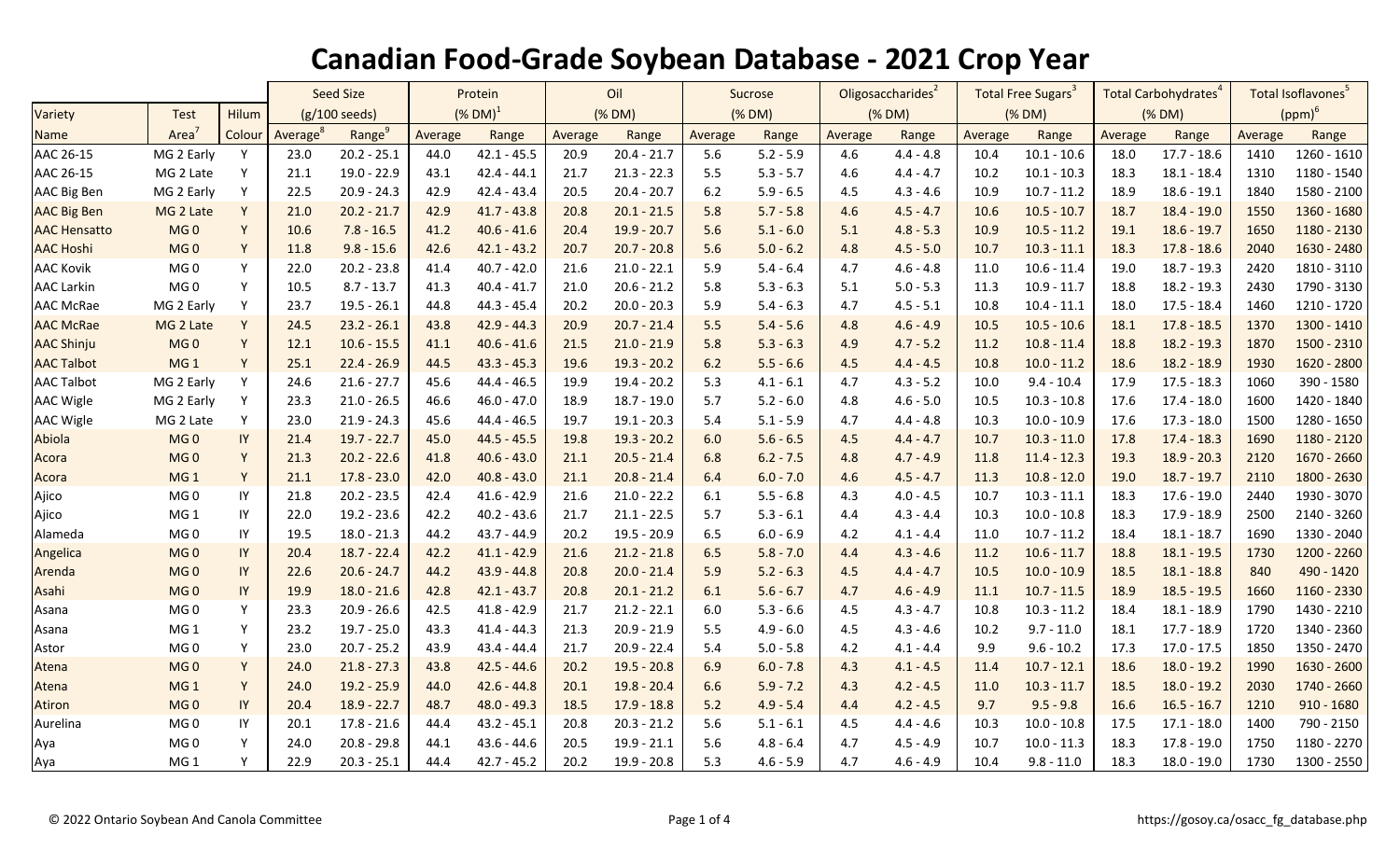|                  |                 |            | <b>Seed Size</b>     |                    | Protein               |               | Oil     |               | Sucrose |             | Oligosaccharides <sup>2</sup> |             | <b>Total Free Sugars<sup>3</sup></b> |               | Total Carbohydrates <sup>4</sup> |               | Total Isoflavones <sup>5</sup> |              |
|------------------|-----------------|------------|----------------------|--------------------|-----------------------|---------------|---------|---------------|---------|-------------|-------------------------------|-------------|--------------------------------------|---------------|----------------------------------|---------------|--------------------------------|--------------|
| Variety          | <b>Test</b>     | Hilum      | (g/100 seeds)        |                    | $(N$ DM) <sup>1</sup> |               | (% DM)  |               | (% DM)  |             | (% DM)                        |             | (% DM)                               |               | (% DM)                           |               | $(ppm)^6$                      |              |
| <b>Name</b>      | Area            | Colour     | Average <sup>8</sup> | Range <sup>9</sup> | Average               | Range         | Average | Range         | Average | Range       | Average                       | Range       | Average                              | Range         | Average                          | Range         | Average                        | Range        |
| Azalea           | MG <sub>1</sub> | IY         | 19.7                 | $16.1 - 21.4$      | 40.1                  | $38.7 - 41.2$ | 22.2    | $21.6 - 22.8$ | 6.1     | $5.5 - 6.7$ | 4.4                           | $4.3 - 4.5$ | 10.7                                 | $10.2 - 11.2$ | 19.2                             | $18.7 - 19.9$ | 2700                           | 2260 - 3310  |
| <b>BAFFIN</b>    | MG <sub>0</sub> | IY         | 18.9                 | $17.3 - 20.9$      | 48.5                  | $48.1 - 49.1$ | 18.6    | $17.9 - 19.3$ | 4.8     | $4.4 - 5.1$ | 4.8                           | $4.7 - 4.9$ | 9.8                                  | $9.5 - 10.0$  | 16.6                             | $16.4 - 16.8$ | 1230                           | $910 - 1720$ |
| <b>Baltazar</b>  | MG <sub>1</sub> | IY         | 21.9                 | $19.5 - 23.6$      | 43.4                  | $41.4 - 44.2$ | 20.9    | $20.5 - 21.8$ | 5.5     | $5.0 - 6.1$ | 4.7                           | $4.6 - 4.7$ | 10.4                                 | $9.9 - 11.2$  | 18.2                             | $17.9 - 19.1$ | 1950                           | 1650 - 2650  |
| <b>Barton</b>    | MG <sub>1</sub> | Y          | 19.5                 | 17.9 - 20.5        | 43.5                  | $41.9 - 45.1$ | 20.5    | $20.1 - 21.0$ | 6.0     | $5.8 - 6.3$ | 4.5                           | $4.4 - 4.8$ | 10.9                                 | $10.6 - 11.5$ | 18.2                             | $17.4 - 18.7$ | 2480                           | 1930 - 3120  |
| Candor           | MG <sub>1</sub> | Y          | 26.7                 | $21.8 - 29.5$      | 44.7                  | $43.6 - 45.8$ | 19.7    | 19.4 - 19.9   | 6.5     | $6.1 - 6.9$ | 4.4                           | $4.3 - 4.5$ | 10.9                                 | $10.5 - 11.6$ | 18.4                             | $17.8 - 18.7$ | 1740                           | 1480 - 2340  |
| Candor           | MG 2 Early      | Y          | 25.3                 | $20.7 - 32.1$      | 45.7                  | $45.2 - 46.4$ | 20.0    | 19.7 - 20.4   | 5.8     | $5.2 - 6.2$ | 4.3                           | $3.9 - 4.6$ | 10.1                                 | $9.9 - 10.4$  | 17.7                             | 17.4 - 18.0   | 1140                           | 780 - 1400   |
| Chiba            | MG <sub>0</sub> | Y          | 21.0                 | $20.0 - 22.1$      | 43.3                  | $42.8 - 43.6$ | 20.2    | $19.9 - 20.6$ | 6.6     | $6.0 - 7.2$ | 4.5                           | $4.3 - 4.6$ | 11.3                                 | $10.8 - 11.8$ | 18.6                             | $18.1 - 19.0$ | 1980                           | 1390 - 2750  |
| <b>Cypress</b>   | MG <sub>0</sub> | Y          | 19.7                 | $18.0 - 21.2$      | 42.0                  | $41.3 - 42.3$ | 21.6    | $20.9 - 22.0$ | 6.3     | $5.5 - 7.0$ | 4.5                           | $4.4 - 4.7$ | 11.2                                 | $10.5 - 11.7$ | 18.9                             | $18.3 - 19.5$ | 2230                           | 1590 - 3060  |
| <b>DF 155</b>    | MG 2 Early      | Y          | 22.4                 | $20.2 - 26.4$      | 44.0                  | $43.7 - 44.5$ | 20.7    | $20.5 - 21.0$ | 5.3     | $4.8 - 5.7$ | 4.7                           | $4.5 - 4.8$ | 10.2                                 | $10.0 - 10.7$ | 17.9                             | $17.7 - 18.2$ | 1700                           | 1380 - 2240  |
| <b>DF 155</b>    | MG 2 Late       | Y          | 23.2                 | $22.5 - 23.8$      | 44.0                  | $43.5 - 44.5$ | 20.8    | $20.7 - 21.0$ | 5.1     | $5.1 - 5.1$ | 4.8                           | $4.7 - 4.9$ | 10.2                                 | $10.1 - 10.2$ | 17.9                             | $17.9 - 18.0$ | 1530                           | 1440 - 1620  |
| <b>DH530</b>     | MG <sub>1</sub> | IY         | 19.4                 | $14.4 - 22.3$      | 41.2                  | $40.5 - 42.6$ | 21.5    | $20.7 - 22.0$ | 6.5     | $5.6 - 7.0$ | 4.3                           | $4.2 - 4.4$ | 11.1                                 | $10.3 - 11.7$ | 19.2                             | 19.0 - 19.6   | 2250                           | 2070 - 2540  |
| Dunham           | MG <sub>0</sub> | $\sf IY$   | 23.6                 | $20.9 - 25.7$      | 47.5                  | $46.4 - 48.2$ | 19.1    | 18.3 - 19.6   | 4.9     | $4.3 - 5.3$ | 5.0                           | $4.8 - 5.1$ | 10.0                                 | $9.5 - 10.4$  | 16.5                             | $16.0 - 16.8$ | 1600                           | 1090 - 2130  |
| <b>Eider</b>     | MG <sub>1</sub> | Y          | 21.8                 | $18.8 - 23.2$      | 42.7                  | $40.3 - 43.6$ | 21.4    | $20.9 - 22.3$ | 5.2     | $4.9 - 5.9$ | 4.7                           | $4.6 - 4.8$ | 10.2                                 | $9.7 - 10.9$  | 18.3                             | $17.9 - 19.0$ | 1640                           | 1310 - 2460  |
| Emperor          | MG <sub>1</sub> | ${\sf IY}$ | 25.8                 | $23.1 - 27.6$      | 44.5                  | $43.1 - 45.3$ | 20.2    | $20.0 - 20.5$ | 6.1     | $5.6 - 6.4$ | 4.2                           | $4.1 - 4.3$ | 10.4                                 | $9.9 - 10.9$  | 17.9                             | $17.5 - 18.6$ | 1510                           | 1370 - 1820  |
| Ezra             | MG <sub>0</sub> | Y          | 20.6                 | $18.4 - 22.4$      | 39.1                  | $38.5 - 39.7$ | 22.4    | $21.9 - 22.8$ | 6.4     | $5.8 - 6.9$ | 4.9                           | $4.8 - 5.1$ | 11.6                                 | $11.1 - 12.0$ | 20.2                             | $19.6 - 20.6$ | 2280                           | 1740 - 2940  |
| Ezra             | MG <sub>1</sub> | Y          | 20.7                 | $19.1 - 22.0$      | 39.2                  | $37.6 - 40.3$ | 22.4    | $21.9 - 23.1$ | 6.1     | $5.7 - 6.7$ | 4.8                           | $4.7 - 4.9$ | 11.2                                 | $10.8 - 11.6$ | 20.2                             | $19.7 - 20.8$ | 2220                           | 1840 - 2760  |
| Finch            | MG <sub>0</sub> | Y          | 19.6                 | $18.6 - 20.8$      | 44.7                  | $43.9 - 45.6$ | 20.3    | $19.5 - 21.3$ | 5.3     | $4.9 - 5.8$ | 4.5                           | $4.3 - 4.6$ | 10.0                                 | $9.7 - 10.3$  | 17.1                             | $16.7 - 17.3$ | 2300                           | 1810 - 2860  |
| Finch            | MG <sub>1</sub> | Y          | 19.6                 | $17.7 - 21.0$      | 45.1                  | $43.6 - 46.3$ | 20.1    | $19.6 - 20.6$ | 5.0     | $4.6 - 5.4$ | 4.5                           | $4.4 - 4.6$ | 9.6                                  | $9.3 - 10.1$  | 17.0                             | $16.4 - 17.8$ | 2020                           | 1750 - 2680  |
| Forto            | MG <sub>1</sub> | ${\sf IY}$ | 23.7                 | $20.6 - 25.5$      | 44.1                  | $42.1 - 45.4$ | 20.7    | $20.3 - 21.3$ | 5.9     | $5.4 - 6.6$ | 4.2                           | $4.2 - 4.3$ | 10.4                                 | $9.9 - 11.2$  | 18.0                             | $17.6 - 18.9$ | 2060                           | 1720 - 2820  |
| <b>Genesis</b>   | MG <sub>0</sub> | Y          | 21.1                 | $18.3 - 23.6$      | 42.1                  | $41.3 - 42.8$ | 21.4    | $20.7 - 22.1$ | 6.6     | $6.0 - 7.2$ | 4.3                           | $4.1 - 4.5$ | 11.2                                 | $10.7 - 11.6$ | 18.7                             | $18.2 - 18.9$ | 1740                           | 1320 - 2390  |
| <b>Genesis</b>   | MG <sub>1</sub> | Y          | 20.6                 | $17.2 - 22.8$      | 41.8                  | $40.5 - 43.2$ | 21.5    | $21.0 - 22.0$ | 6.3     | $5.9 - 6.8$ | 4.3                           | $4.1 - 4.4$ | 10.8                                 | $10.3 - 11.5$ | 18.8                             | $18.2 - 19.4$ | 1750                           | 1480 - 2390  |
| Havane           | MG <sub>1</sub> | Y          | 21.2                 | $18.9 - 23.1$      | 41.7                  | $40.5 - 42.7$ | 21.3    | $21.0 - 21.7$ | 6.8     | $6.7 - 7.1$ | 4.2                           | $4.0 - 4.4$ | 11.1                                 | $10.8 - 11.7$ | 18.9                             | $18.3 - 19.3$ | 1500                           | 1250 - 1920  |
| <b>HDC Blake</b> | $MG_1$          | Y          | 26.4                 | $21.1 - 29.3$      | 43.3                  | $41.4 - 44.4$ | 20.4    | $20.0 - 21.2$ | 7.0     | $6.2 - 7.6$ | 4.0                           | $3.9 - 4.1$ | 11.2                                 | $10.5 - 11.9$ | 18.6                             | 18.2 - 19.4   | 1900                           | 1490 - 2520  |
| <b>HDC Blake</b> | MG 2 Early      | Y          | 25.9                 | $21.1 - 29.7$      | 43.6                  | $43.1 - 44.3$ | 21.0    | $20.6 - 21.7$ | 6.5     | $6.3 - 6.8$ | 4.0                           | $3.8 - 4.3$ | 10.8                                 | $10.5 - 11.1$ | 18.1                             | $18.0 - 18.2$ | 1290                           | $970 - 1710$ |
| <b>HDC Blake</b> | MG 2 Late       | Y          | 26.2                 | $24.4 - 28.5$      | 42.9                  | $42.0 - 43.4$ | 21.8    | $21.6 - 22.4$ | 6.3     | $6.1 - 6.5$ | 4.0                           | $3.9 - 4.1$ | 10.5                                 | $10.3 - 10.7$ | 18.2                             | $18.0 - 18.4$ | 1210                           | 1160 - 1330  |
| <b>Hickstead</b> | MG 2 Early      | Y          | 23.2                 | $20.9 - 26.6$      | 45.5                  | $44.9 - 46.4$ | 19.5    | $18.9 - 20.0$ | 6.1     | $5.4 - 6.5$ | 4.5                           | $4.2 - 4.8$ | 10.7                                 | $10.4 - 10.8$ | 17.8                             | $17.7 - 18.0$ | 2110                           | 1670 - 2430  |
| <b>Hickstead</b> | MG 2 Late       | Y          | 21.7                 | $21.0 - 22.4$      | 44.3                  | $43.3 - 44.9$ | 20.2    | $19.7 - 21.0$ | 5.6     | $5.4 - 5.9$ | 4.5                           | $4.3 - 4.6$ | 10.3                                 | $10.2 - 10.5$ | 18.1                             | $18.0 - 18.5$ | 1820                           | 1610 - 2010  |
| <b>JAGO</b>      | MG <sub>0</sub> | Y          | 20.9                 | $18.2 - 24.2$      | 42.6                  | $41.5 - 43.2$ | 21.5    | $20.7 - 21.9$ | 6.5     | $5.8 - 7.2$ | 4.4                           | $4.3 - 4.5$ | 11.1                                 | $10.5 - 11.8$ | 18.8                             | $18.2 - 19.3$ | 1040                           | 670 - 1690   |
| Kagawa           | MG <sub>0</sub> | $\sf IY$   | 24.7                 | $23.5 - 26.0$      | 44.5                  | $44.0 - 45.0$ | 19.9    | $19.4 - 20.5$ | 5.9     | $5.4 - 6.3$ | 4.5                           | $4.3 - 4.7$ | 10.8                                 | $10.5 - 11.1$ | 18.5                             | 18.2 - 18.9   | 2790                           | 2320 - 3250  |
| Kagawa           | MG <sub>1</sub> | IY         | 23.7                 | $20.2 - 25.7$      | 45.0                  | $42.9 - 45.9$ | 19.7    | $19.3 - 20.6$ | 5.5     | $5.0 - 5.9$ | 4.6                           | $4.5 - 4.6$ | 10.4                                 | $9.9 - 10.9$  | 18.4                             | $18.1 - 18.9$ | 2540                           | 2010 - 3450  |
| <b>Kazart</b>    | MG <sub>0</sub> | Y          | 22.1                 | $20.7 - 25.0$      | 42.9                  | $42.8 - 43.0$ | 21.0    | $20.5 - 21.5$ | 6.1     | $5.6 - 6.6$ | 4.4                           | $4.2 - 4.5$ | 10.7                                 | $10.4 - 10.9$ | 18.5                             | $18.2 - 18.8$ | 1360                           | 830 - 1930   |
| <b>Kristian</b>  | MG <sub>0</sub> | IY         | 22.4                 | $19.9 - 25.9$      | 40.0                  | $38.9 - 40.5$ | 22.6    | $22.1 - 22.8$ | 6.4     | $5.9 - 7.1$ | 4.5                           | $4.3 - 4.7$ | 11.3                                 | $10.9 - 11.9$ | 19.6                             | $19.0 - 20.4$ | 1800                           | 1200 - 2600  |
| Kyoto            | MG <sub>0</sub> | Y          | 20.9                 | $19.2 - 22.1$      | 43.6                  | $42.8 - 44.0$ | 20.8    | $20.3 - 21.0$ | 6.4     | $5.7 - 7.0$ | 4.5                           | $4.3 - 4.6$ | 11.1                                 | $10.7 - 11.6$ | 18.3                             | $17.9 - 18.8$ | 2000                           | 1590 - 2570  |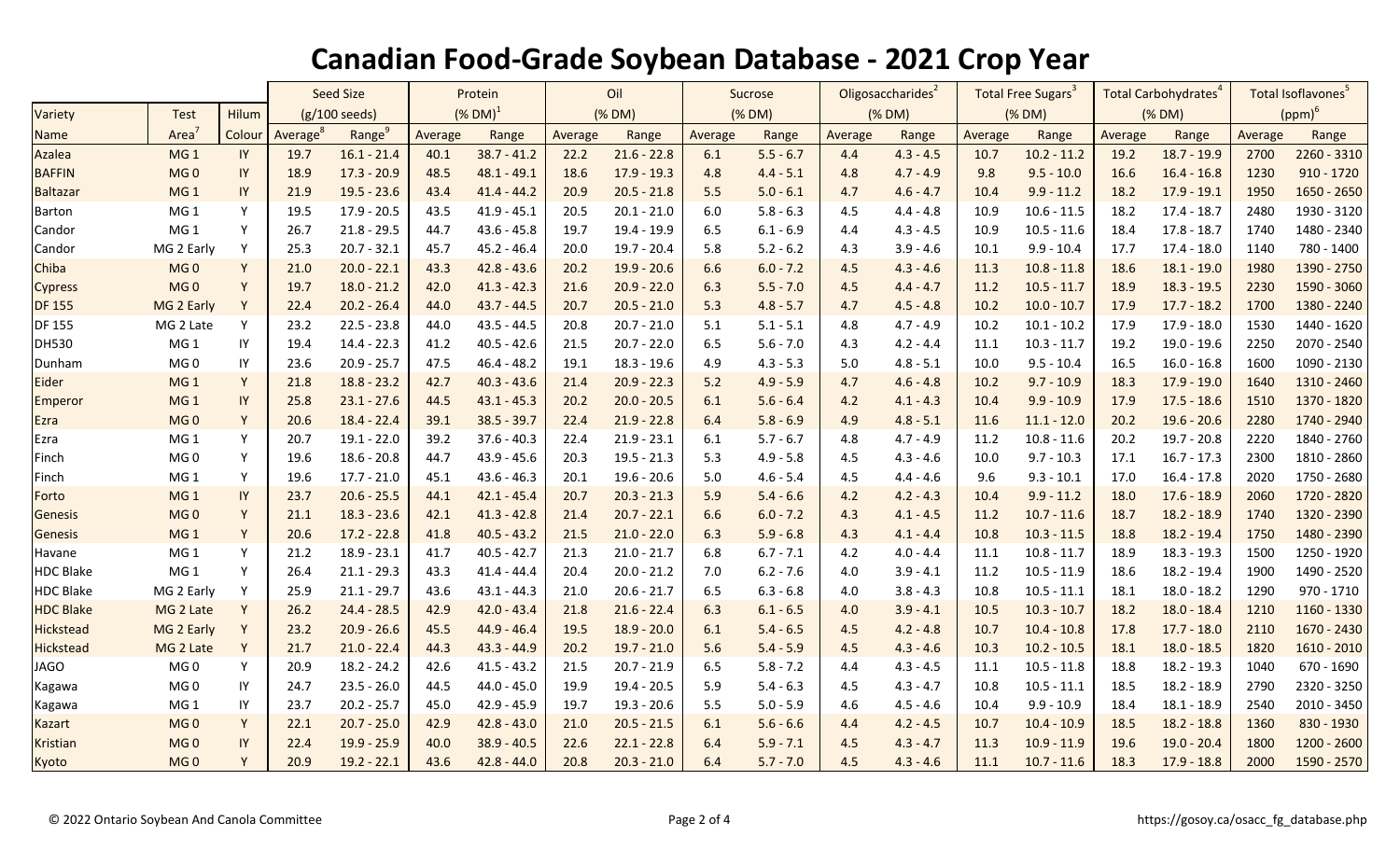|                      |                 |           | <b>Seed Size</b>        |                    | Protein               |               | Oil     |               | Sucrose |             | Oligosaccharides <sup>2</sup> |             | Total Free Sugars <sup>3</sup> |               | Total Carbohydrates <sup>4</sup> |               | Total Isoflavones <sup>5</sup> |             |
|----------------------|-----------------|-----------|-------------------------|--------------------|-----------------------|---------------|---------|---------------|---------|-------------|-------------------------------|-------------|--------------------------------|---------------|----------------------------------|---------------|--------------------------------|-------------|
| Variety              | <b>Test</b>     | Hilum     | $(g/100 \text{ seeds})$ |                    | $(N$ DM) <sup>1</sup> |               | (% DM)  |               | (% DM)  |             | (% DM)                        |             | (% DM)                         |               | (% DM)                           |               | $(ppm)^6$                      |             |
| <b>Name</b>          | Area            | Colour    | Average <sup>8</sup>    | Range <sup>9</sup> | Average               | Range         | Average | Range         | Average | Range       | Average                       | Range       | Average                        | Range         | Average                          | Range         | Average                        | Range       |
| Laurentian           | MG <sub>1</sub> | Y         | 10.5                    | $8.5 - 12.2$       | 42.5                  | $41.3 - 43.8$ | 20.0    | $19.4 - 20.5$ | 4.9     | $4.6 - 5.3$ | 5.3                           | $5.1 - 5.4$ | 10.4                           | $10.1 - 10.9$ | 18.4                             | $17.7 - 19.1$ | 2670                           | 2420 - 3130 |
| Lindber              | MG <sub>0</sub> | Y         | 10.0                    | $8.0 - 13.9$       | 41.3                  | $40.7 - 42.3$ | 20.3    | $20.0 - 20.7$ | 6.0     | $5.0 - 6.7$ | 5.1                           | $4.8 - 5.3$ | 11.3                           | $10.6 - 11.9$ | 19.5                             | $18.8 - 20.1$ | 2340                           | 1690 - 2830 |
| Marula               | MG <sub>0</sub> | Y         | 22.8                    | $20.5 - 24.5$      | 43.4                  | $43.1 - 43.8$ | 20.6    | $20.3 - 20.9$ | 6.0     | $5.4 - 6.5$ | 4.9                           | $4.8 - 5.2$ | 11.1                           | $10.8 - 11.4$ | 18.8                             | $18.4 - 19.1$ | 1310                           | 1130 - 1650 |
| <b>Marula</b>        | MG <sub>1</sub> | Y         | 23.5                    | $20.5 - 25.4$      | 43.9                  | $42.2 - 45.2$ | 20.5    | $20.0 - 21.2$ | 5.6     | $5.0 - 6.0$ | 4.8                           | $4.7 - 5.0$ | 10.6                           | $10.1 - 11.1$ | 18.5                             | $18.0 - 19.0$ | 1320                           | 880 - 1950  |
| <b>Mozart</b>        | MG <sub>0</sub> | Y         | 22.3                    | $19.7 - 24.7$      | 44.0                  | $43.2 - 44.3$ | 20.2    | $19.9 - 20.4$ | 6.2     | $5.7 - 6.8$ | 4.5                           | $4.3 - 4.7$ | 11.0                           | $10.7 - 11.4$ | 18.8                             | $18.5 - 19.2$ | 1520                           | 950 - 2340  |
| Neptune              | MG <sub>0</sub> | IY        | 24.0                    | $21.6 - 26.6$      | 41.6                  | $40.5 - 42.4$ | 21.8    | $21.1 - 22.3$ | 6.7     | $6.1 - 7.5$ | 4.4                           | $4.2 - 4.6$ | 11.4                           | $11.0 - 11.9$ | 18.9                             | $18.4 - 19.7$ | 2000                           | 1540 - 2620 |
| <b>OAC Aberdeen</b>  | MG <sub>1</sub> | IY        | 22.0                    | $20.3 - 23.3$      | 42.4                  | $40.8 - 43.9$ | 20.9    | $20.3 - 21.3$ | 5.9     | $5.4 - 6.4$ | 4.6                           | $4.5 - 4.7$ | 10.7                           | $10.3 - 11.4$ | 18.5                             | $17.8 - 19.3$ | 2800                           | 2440 - 3600 |
| <b>OAC Aberdeen</b>  | MG 2 Early      | IY        | 23.6                    | $22.6 - 24.0$      | 44.1                  | $43.7 - 44.8$ | 20.5    | $20.3 - 20.7$ | 5.5     | $5.0 - 5.9$ | 4.7                           | $4.5 - 4.8$ | 10.4                           | $9.9 - 10.8$  | 17.7                             | $17.4 - 18.1$ | 2100                           | 1660 - 2400 |
| <b>OAC Acclaim</b>   | MG <sub>0</sub> | IY        | 21.7                    | $18.8 - 23.6$      | 42.6                  | $41.9 - 43.6$ | 21.1    | $20.3 - 21.6$ | 5.5     | $5.0 - 6.0$ | 5.0                           | $4.7 - 5.2$ | 10.9                           | $10.5 - 11.1$ | 18.6                             | 18.2 - 18.9   | 2040                           | 1550 - 2810 |
| <b>OAC Adare</b>     | MG <sub>1</sub> | $\sf IY$  | 21.5                    | $18.9 - 23.4$      | 43.0                  | $41.6 - 43.7$ | 20.3    | $20.1 - 20.9$ | 6.0     | $5.5 - 6.4$ | 4.8                           | $4.7 - 4.9$ | 10.9                           | $10.4 - 11.4$ | 18.7                             | $18.3 - 19.4$ | 1510                           | 1330 - 1710 |
| <b>OAC Bounty</b>    | MG <sub>0</sub> | IY        | 21.8                    | $19.1 - 24.5$      | 40.9                  | $40.2 - 41.5$ | 22.0    | $21.4 - 22.5$ | 6.1     | $5.6 - 6.6$ | 4.5                           | $4.3 - 4.7$ | 11.0                           | $10.6 - 11.4$ | 19.1                             | $18.5 - 19.6$ | 2490                           | 1690 - 3440 |
| <b>OAC Bruton</b>    | MG 2 Early      | Y         | 26.0                    | $23.2 - 29.2$      | 44.0                  | $43.6 - 44.5$ | 20.9    | $20.5 - 21.1$ | 5.9     | $5.5 - 6.2$ | 4.2                           | $4.1 - 4.5$ | 10.4                           | $10.1 - 10.8$ | 18.1                             | $17.6 - 18.3$ | 1380                           | 920 - 1780  |
| <b>OAC Champion</b>  | MG <sub>0</sub> | IY        | 21.4                    | $19.6 - 22.8$      | 43.1                  | $42.9 - 43.2$ | 21.3    | $20.9 - 21.7$ | 5.2     | $4.9 - 5.5$ | 4.7                           | $4.6 - 4.9$ | 10.2                           | $10.1 - 10.5$ | 17.9                             | $17.8 - 18.1$ | 1410                           | 1060 - 1790 |
| <b>OAC Drayton</b>   | MG <sub>0</sub> | LBR       | 19.2                    | $16.3 - 22.0$      | 39.0                  | $38.4 - 39.5$ | 22.5    | $22.1 - 22.7$ | 5.8     | $5.4 - 6.3$ | $5.0$                         | $4.8 - 5.3$ | 11.3                           | $11.0 - 11.6$ | 19.7                             | $19.5 - 20.0$ | 3020                           | 2250 - 3970 |
| <b>OAC</b> Elevation | MG 0            | IY        | 23.7                    | $21.9 - 26.1$      | 45.3                  | 44.6 - 45.9   | 19.6    | $19.0 - 20.0$ | 5.9     | $5.2 - 6.5$ | 4.6                           | $4.3 - 4.7$ | 10.7                           | $10.1 - 11.1$ | 17.8                             | $17.3 - 18.1$ | 1960                           | 1500 - 2410 |
| <b>OAC Elevation</b> | MG <sub>1</sub> | $\sf IY$  | 23.1                    | $18.8 - 26.4$      | 45.9                  | 44.4 - 46.9   | 19.3    | $18.9 - 19.7$ | 5.5     | $4.9 - 6.1$ | 4.5                           | $4.5 - 4.6$ | 10.2                           | $9.6 - 10.9$  | 17.7                             | $17.1 - 18.4$ | 1850                           | 1530 - 2480 |
| <b>OAC</b> Evolution | MG <sub>0</sub> | IY        | 20.8                    | $18.6 - 22.8$      | 40.8                  | $39.8 - 41.4$ | 21.5    | $20.8 - 22.5$ | 6.0     | $5.4 - 6.5$ | 5.0                           | $4.8 - 5.1$ | 11.3                           | $10.9 - 11.7$ | 19.3                             | $18.9 - 19.6$ | 2260                           | 1810 - 2780 |
| <b>OAC Hastings</b>  | MG <sub>0</sub> | $\sf{IY}$ | 21.2                    | $19.2 - 23.6$      | 43.4                  | $42.5 - 44.1$ | 20.7    | $20.1 - 21.0$ | 5.9     | $5.3 - 6.4$ | 4.7                           | $4.5 - 4.9$ | 10.9                           | $10.6 - 11.2$ | 18.4                             | $18.1 - 18.9$ | 1860                           | 1430 - 2350 |
| OAC Kamran           | MG <sub>0</sub> | IY        | 21.1                    | $19.2 - 23.4$      | 43.3                  | $42.2 - 43.8$ | 20.9    | $20.4 - 21.2$ | 6.1     | $5.5 - 6.8$ | 4.5                           | $4.3 - 4.6$ | 10.8                           | $10.3 - 11.2$ | 17.9                             | $17.4 - 18.4$ | 1810                           | 1270 - 2440 |
| <b>OAC Kent</b>      | MG 2 Early      | Y         | 22.9                    | $21.6 - 24.7$      | 42.8                  | $42.2 - 43.2$ | 22.0    | $21.7 - 22.2$ | 5.4     | $5.0 - 5.6$ | 4.4                           | $4.2 - 4.6$ | 10.1                           | $9.6 - 10.3$  | 17.7                             | $17.6 - 17.9$ | 1330                           | 1100 - 1650 |
| <b>OAC Lakeview</b>  | MG <sub>0</sub> | Y         | 20.7                    | 18.8 - 22.8        | 40.2                  | $40.0 - 40.4$ | 22.3    | $21.6 - 22.9$ | 6.7     | $6.1 - 7.4$ | 4.4                           | $4.3 - 4.5$ | 11.6                           | $11.1 - 12.1$ | 19.8                             | $19.2 - 20.3$ | 2000                           | 1380 - 2700 |
| <b>OAC Malory</b>    | MG <sub>1</sub> | Y         | 19.0                    | $16.2 - 20.7$      | 42.6                  | $40.9 - 43.7$ | 20.7    | $20.3 - 21.3$ | 6.0     | $5.5 - 6.8$ | 4.6                           | $4.5 - 4.7$ | 10.9                           | $10.4 - 11.7$ | 18.5                             | $18.0 - 19.3$ | 1870                           | 1550 - 2550 |
| <b>OAC Marvel</b>    | MG 2 Early      | Y         | 23.1                    | $20.2 - 25.2$      | 45.3                  | $44.9 - 45.9$ | 20.0    | $19.6 - 20.2$ | 5.5     | $5.0 - 6.0$ | 4.9                           | $4.7 - 5.1$ | 10.5                           | $10.1 - 10.9$ | 17.8                             | $17.4 - 18.0$ | 1180                           | 850 - 1450  |
| <b>OAC Marvel</b>    | MG 2 Late       | Y         | 23.1                    | $20.7 - 24.9$      | 44.4                  | $43.9 - 45.1$ | 20.6    | $20.4 - 21.1$ | 5.3     | $5.1 - 5.5$ | 4.8                           | $4.7 - 4.9$ | 10.3                           | $10.2 - 10.5$ | 17.9                             | $17.6 - 18.1$ | 1160                           | 1020 - 1270 |
| <b>OAC Paris</b>     | MG <sub>1</sub> | Y         | 23.9                    | $21.0 - 25.8$      | 42.8                  | $41.0 - 44.2$ | 21.0    | $20.3 - 21.6$ | 5.8     | $5.5 - 6.2$ | 4.6                           | $4.6 - 4.8$ | 10.7                           | $10.3 - 11.3$ | 18.5                             | $18.1 - 19.0$ | 2120                           | 1750 - 2820 |
| <b>OAC Rush</b>      | MG <sub>1</sub> | IY        | 21.2                    | $18.4 - 22.4$      | 41.9                  | $40.8 - 43.2$ | 20.9    | $20.2 - 21.3$ | 6.5     | $6.0 - 7.1$ | 4.5                           | $4.4 - 4.6$ | 11.3                           | $10.8 - 12.0$ | 19.3                             | $19.1 - 20.0$ | 2300                           | 2030 - 2740 |
| <b>OAC Strive</b>    | MG 0            | IY        | 22.3                    | $20.7 - 24.3$      | 44.4                  | $43.9 - 45.1$ | 20.3    | $19.6 - 21.1$ | 6.1     | $5.6 - 6.7$ | 4.4                           | $4.3 - 4.6$ | 10.8                           | $10.4 - 11.2$ | 17.8                             | $17.5 - 18.2$ | 1600                           | 1140 - 2150 |
| <b>OAC Wallace</b>   | MG <sub>0</sub> | <b>BR</b> | 20.4                    | $16.9 - 23.4$      | 39.1                  | $38.7 - 39.6$ | 22.4    | $22.0 - 23.0$ | 6.1     | $5.3 - 6.9$ | 4.9                           | $4.7 - 5.0$ | 11.4                           | $10.9 - 12.0$ | 19.9                             | $19.4 - 20.4$ | 2480                           | 1970 - 3030 |
| <b>Odessa</b>        | MG <sub>1</sub> | IY        | 24.4                    | $21.0 - 26.9$      | 44.7                  | $43.0 - 45.6$ | 20.2    | $19.7 - 20.9$ | 5.7     | $5.5 - 6.2$ | 4.5                           | $4.4 - 4.5$ | 10.4                           | $10.1 - 10.8$ | 17.9                             | $17.5 - 18.6$ | 1930                           | 1620 - 2500 |
| <b>Osaka</b>         | MG <sub>1</sub> | IY        | 19.4                    | $16.7 - 20.7$      | 42.8                  | $41.0 - 43.4$ | 21.1    | $20.8 - 21.7$ | 6.4     | $5.9 - 7.0$ | 4.3                           | $4.2 - 4.4$ | 10.9                           | $10.3 - 11.5$ | 19.0                             | $18.6 - 19.6$ | 1880                           | 1280 - 2830 |
| P11A10               | MG <sub>1</sub> | Y         | 21.2                    | 18.4 - 22.9        | 40.6                  | $39.6 - 42.0$ | 21.7    | $21.0 - 22.2$ | 6.3     | $6.0 - 6.5$ | 4.6                           | $4.5 - 4.8$ | 11.1                           | $10.9 - 11.4$ | 19.6                             | 19.2 - 19.9   | 2630                           | 2190 - 3300 |
| P21A20               | MG 2 Early      | Y         | 21.6                    | $19.3 - 24.3$      | 43.8                  | $42.8 - 44.6$ | 20.5    | $20.0 - 20.8$ | 5.7     | $4.9 - 6.2$ | 4.8                           | $4.5 - 5.0$ | 10.7                           | $10.2 - 11.3$ | 18.1                             | $17.5 - 18.6$ | 1960                           | 1310 - 2500 |
| Panorama             | MG <sub>0</sub> | Y         | 20.8                    | 18.9 - 24.3        | 45.2                  | $44.1 - 46.1$ | 19.4    | $18.9 - 20.2$ | 5.6     | $5.1 - 6.1$ | 4.6                           | $4.4 - 4.8$ | 10.5                           | $10.2 - 10.8$ | 17.8                             | $17.5 - 18.0$ | 1550                           | 1180 - 1980 |